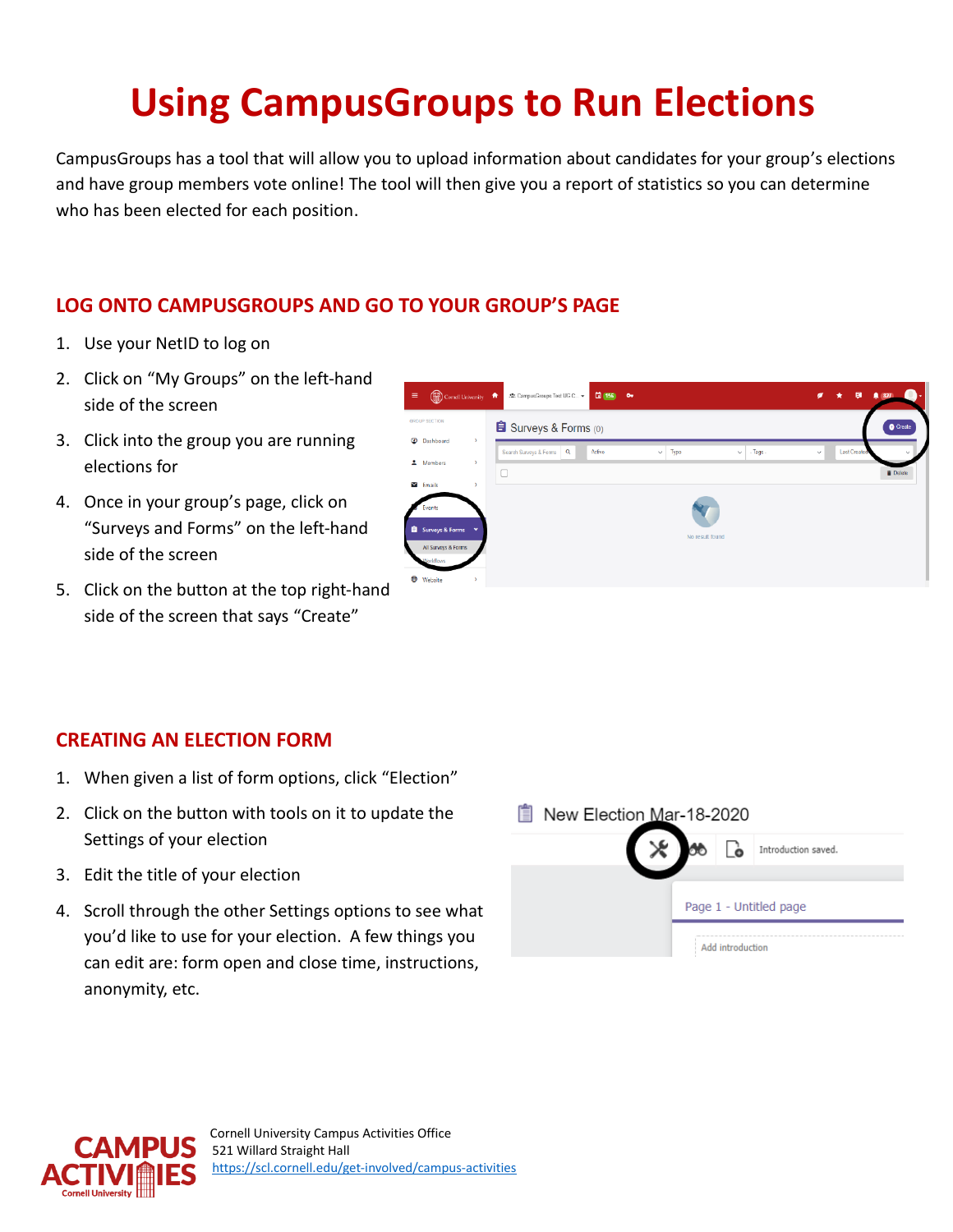# **Using CampusGroups to Run Elections**

#### **INSERTING YOUR CANDIDATES**

- 1. Once you are finished with settings, click Save, which will take you back to the Form screen. From here, click "Add Question".
- 2. Select the "Election" Question type.
- 3. In the drop-down box for the candidate, start typing the student's name or NetID and select the correct student when their name appears. You can add as many candidates as you'd like and can type a statement into the description or upload a video file of the candidate's speech. Once all candidates have been uploaded, click "Save."

| <b>Select Question Type</b>              |                                                               |
|------------------------------------------|---------------------------------------------------------------|
| abc                                      | ◘▌▜▎▅▌▆▌ <sub>▓▘</sub> ▏░▁<br>$\blacktriangle$<br>$  \circ  $ |
|                                          |                                                               |
| <b>Question:</b>                         |                                                               |
|                                          |                                                               |
|                                          |                                                               |
|                                          |                                                               |
|                                          |                                                               |
|                                          | Start typing and wait for suggestions<br>٠                    |
|                                          | Enter description here                                        |
| <b>Proposed answers:</b><br>Candidate 1: |                                                               |

### **PUBLISHING YOUR ELECTION FORM**

- 1. Before publishing the form, you can click the Binoculars, or "Preview" button at the top of the screen to see what your viewers will see.
- 2. Once you are happy with your survey, go back to your "Surveys and Forms" page and click on the button with three dots, or the "menu" button for the form you just created. From here, click on the padlock, or "access" button.
- 3. On this page, you will select where you want your form to be published, as well as who you want to have access to the form. For example, you may want the form published to your group's website and want all Cornell students to vote, or you may just want it on your group's page and to restrict voting to group members only.

| 巨<br>New Election Mar-18-2020 |                             |  |  |  |  |  |  |
|-------------------------------|-----------------------------|--|--|--|--|--|--|
| $\times$ 60 $\sim$            |                             |  |  |  |  |  |  |
|                               |                             |  |  |  |  |  |  |
|                               | Page 1 - Untitled page      |  |  |  |  |  |  |
|                               | Add introduction            |  |  |  |  |  |  |
|                               | <b>Advanced HTML editor</b> |  |  |  |  |  |  |

<sup>图</sup> New Fleeting March 00000

| ٠o | New Election Mar-18-2020<br>2. Election     | 2<br>Questions | 0<br>Submissions | V Sign-In Required<br>Single Answer | $Z$ Edit        |
|----|---------------------------------------------|----------------|------------------|-------------------------------------|-----------------|
|    | Created on Mar 18, 2020<br><b>Edit Tags</b> |                |                  | Disable Editing                     | <b>C</b> Manage |
|    |                                             |                |                  |                                     | Access Rights   |
|    |                                             |                |                  |                                     | $O$ Copy Link   |
|    |                                             |                |                  |                                     | C Duplicate     |
|    |                                             |                |                  |                                     | $\times$ Logics |
|    |                                             |                |                  |                                     | Send Survey     |
|    |                                             |                |                  |                                     | Settings        |